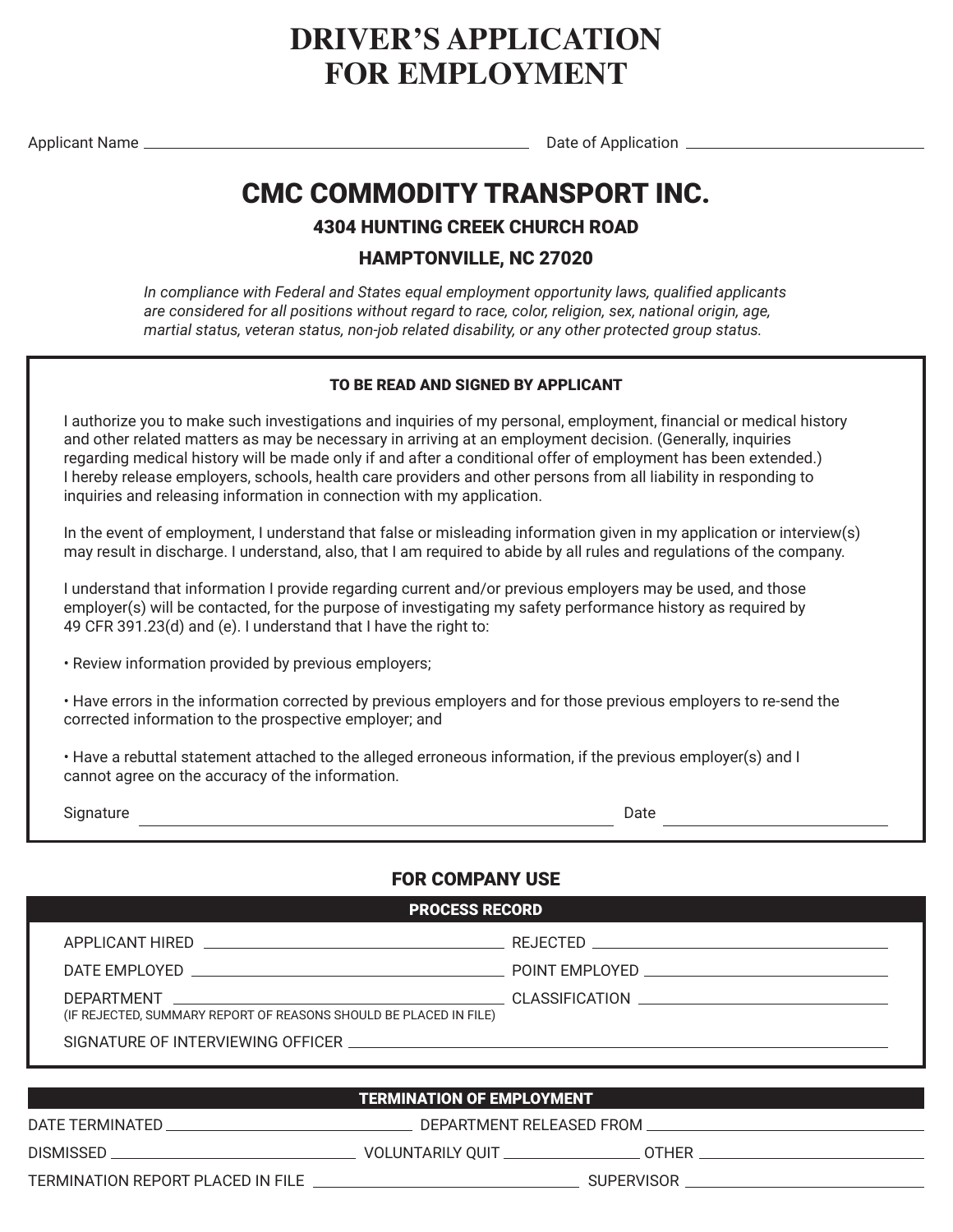## APPLICANT TO COMPLETE

(answer all questions - please print)

| Position(s) Applied for _ |      |              |               |                       |  |
|---------------------------|------|--------------|---------------|-----------------------|--|
| Name                      |      |              |               | Social Security No. _ |  |
|                           | LAST | <b>FIRST</b> | <b>MIDDLE</b> |                       |  |

#### List your addresses of residency for the past 3 years.

| Current Address _____              |                                                                                                                                       |                 |                                                                                                                         |                |         |
|------------------------------------|---------------------------------------------------------------------------------------------------------------------------------------|-----------------|-------------------------------------------------------------------------------------------------------------------------|----------------|---------|
|                                    | <b>STREET</b>                                                                                                                         |                 | <b>CITY</b>                                                                                                             |                |         |
|                                    |                                                                                                                                       |                 |                                                                                                                         |                |         |
|                                    | <b>STATE</b>                                                                                                                          | <b>ZIP CODE</b> |                                                                                                                         |                |         |
| Previous<br>Address                |                                                                                                                                       |                 |                                                                                                                         | How Long?_     |         |
|                                    | <b>STREET</b>                                                                                                                         | <b>CITY</b>     | <b>STATE &amp; ZIP CODE</b>                                                                                             |                | YR./MO. |
|                                    |                                                                                                                                       |                 |                                                                                                                         | How Long?_     |         |
|                                    | <b>STREET</b>                                                                                                                         | <b>CITY</b>     | <b>STATE &amp; ZIP CODE</b>                                                                                             |                | YR./MO. |
|                                    |                                                                                                                                       |                 |                                                                                                                         | ____ How Long? |         |
|                                    | <b>STREET</b>                                                                                                                         | <b>CITY</b>     | <b>STATE &amp; ZIP CODE</b>                                                                                             |                | YR./MO. |
|                                    |                                                                                                                                       |                 |                                                                                                                         |                |         |
|                                    |                                                                                                                                       |                 |                                                                                                                         |                |         |
|                                    |                                                                                                                                       |                 |                                                                                                                         |                |         |
|                                    |                                                                                                                                       |                 |                                                                                                                         |                |         |
|                                    | Do you have the legal right to work in the United States?                                                                             |                 | <u>some started and the started and the started and the started and the started and the started and the started and</u> |                |         |
| (Required for Commercial Drivers)  |                                                                                                                                       |                 |                                                                                                                         |                |         |
|                                    |                                                                                                                                       |                 |                                                                                                                         |                |         |
|                                    |                                                                                                                                       |                 |                                                                                                                         |                |         |
|                                    |                                                                                                                                       |                 |                                                                                                                         |                |         |
|                                    | Are you now employed? _____________ If not, how long since leaving last employment?                                                   |                 |                                                                                                                         |                |         |
|                                    |                                                                                                                                       |                 |                                                                                                                         |                |         |
| (Answer only if a job requirement) |                                                                                                                                       |                 |                                                                                                                         |                |         |
|                                    | Have you ever been convicted of a felony? YES                                                                                         | $\Box$ NO       |                                                                                                                         |                |         |
|                                    | If yes, please explain fully below. Conviction of a crime is not an automatic bar to employment-all circumstances will be considered. |                 |                                                                                                                         |                |         |
|                                    |                                                                                                                                       |                 |                                                                                                                         |                |         |

Is there any reason you might be unable to perform the functions of the job for which you have applied [as described in the attached job description]?

If yes, explain if you wish.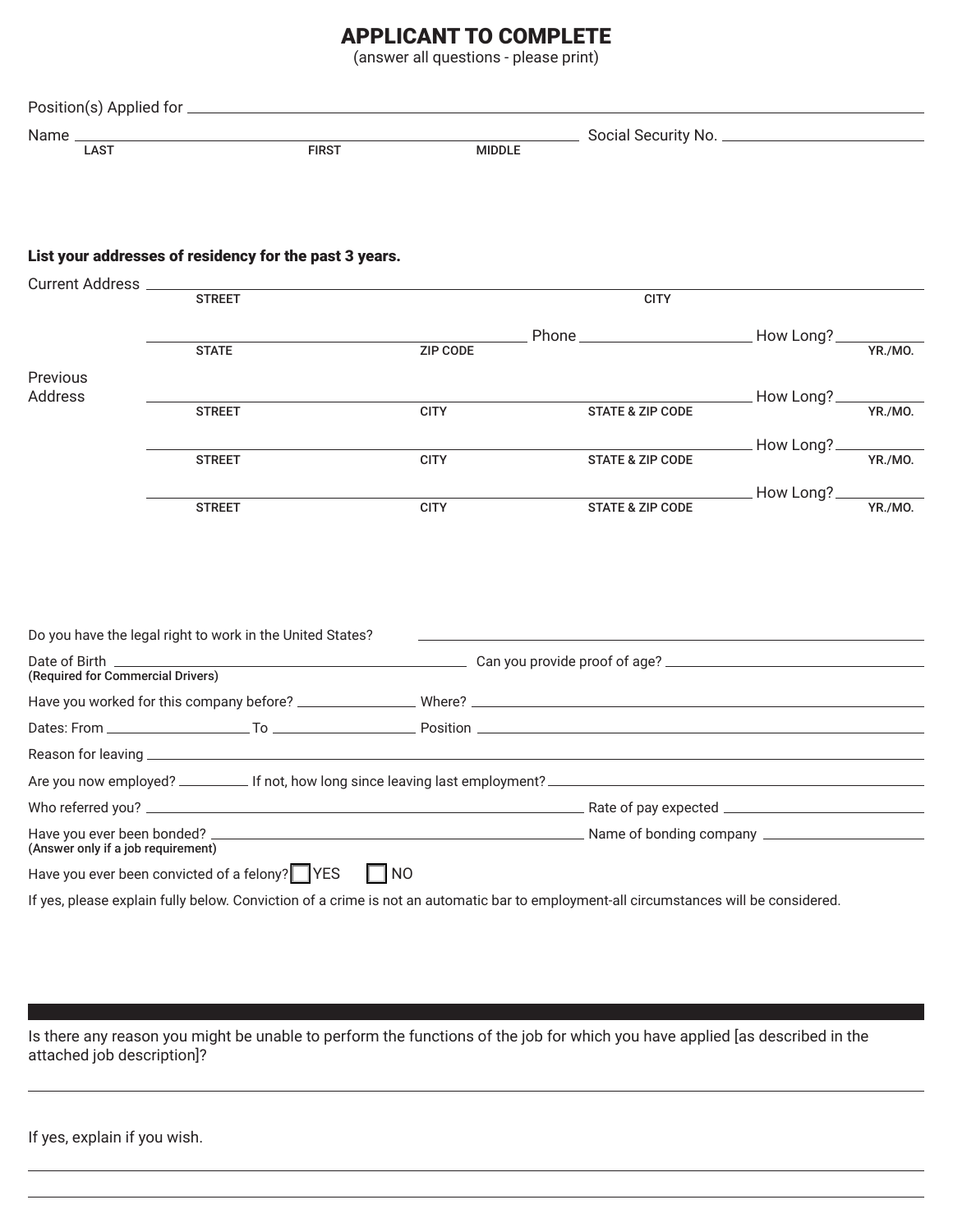## EMPLOYMENT **HISTORY**

All driver applicants to drive in interstate commerce must provide the following information on all employers during the preceding 3 years. List complete mailing address street number, city, state and zip code.

Applicants to drive a commercial motor vehicle\* in intrastate or interstate commerce shall also provide an additional 7 years' information on those employers for whom the applicant operated such vehicle. (NOTE; List employers in reverse order starting with the most recent.)

|                                                                            | <b>Employer</b>                                         |         |                                                                                                                 |                           | <b>Date</b>      |
|----------------------------------------------------------------------------|---------------------------------------------------------|---------|-----------------------------------------------------------------------------------------------------------------|---------------------------|------------------|
| Name                                                                       |                                                         |         |                                                                                                                 | From<br>Mo.<br>Yr.        | To<br>Mo.<br>Yr. |
| Address                                                                    |                                                         |         |                                                                                                                 | <b>Position Held</b>      |                  |
| City                                                                       | <b>State</b>                                            |         | <b>ZIP</b>                                                                                                      |                           |                  |
| <b>Contact Person</b>                                                      |                                                         | Phone # |                                                                                                                 | Reason for Leaving        |                  |
| Were you subject to the FMCSRst While Employed?<br>$\neg$ Yes<br>$\Box$ NO | drug and alcohol testing requirements of 49 CFR part 40 |         | Was your job designated as a safety-sensitive function in any DOT-regulated mode subject to the<br><b>TYES</b>  | N                         |                  |
|                                                                            | <b>Employer</b>                                         |         |                                                                                                                 |                           | <b>Date</b>      |
| Name                                                                       |                                                         |         |                                                                                                                 | From<br>Yr.<br>Mo.        | To<br>Mo.<br>Yr. |
| Address                                                                    |                                                         |         |                                                                                                                 | <b>Position Held</b>      |                  |
| City                                                                       | <b>State</b>                                            |         | <b>ZIP</b>                                                                                                      |                           |                  |
| <b>Contact Person</b>                                                      |                                                         | Phone # |                                                                                                                 | Reason for Leaving        |                  |
| Were you subject to the FMCSRst While Employed?<br><b>YES</b><br>INO       | drug and alcohol testing requirements of 49 CFR part 40 |         | Was your job designated as a safety-sensitive function in any DOT-regulated mode subject to the<br><b>YES</b>   | <b>NO</b>                 |                  |
|                                                                            | <b>Employer</b>                                         |         |                                                                                                                 |                           | <b>Date</b>      |
| Name                                                                       |                                                         |         |                                                                                                                 | From<br>Mo.<br>Yr.        | To<br>Mo.<br>Yr. |
| Address                                                                    |                                                         |         |                                                                                                                 | <b>Position Held</b>      |                  |
| City                                                                       | State                                                   |         | <b>ZIP</b>                                                                                                      |                           |                  |
| <b>Contact Person</b>                                                      |                                                         | Phone # |                                                                                                                 | Reason for Leaving        |                  |
| Were you subject to the FMCSRst While Employed?<br><b>TYES</b><br>INO      | drug and alcohol testing requirements of 49 CFR part 40 |         | Was your job designated as a safety-sensitive function in any DOT-regulated mode subject to the<br><b>I</b> YES | <b>NO</b>                 |                  |
|                                                                            | <b>Employer</b>                                         |         |                                                                                                                 |                           | <b>Date</b>      |
| Name                                                                       |                                                         |         |                                                                                                                 | From<br>Mo.<br>Yr.        | To<br>Mo.<br>Yr. |
| Address                                                                    |                                                         |         |                                                                                                                 | <b>Position Held</b>      |                  |
| City                                                                       | <b>State</b>                                            |         | <b>ZIP</b>                                                                                                      |                           |                  |
| <b>Contact Person</b>                                                      |                                                         | Phone # |                                                                                                                 | Reason for Leaving        |                  |
| Were you subject to the FMCSRst While Employed?<br>¶YES<br><b>NO</b>       | drug and alcohol testing requirements of 49 CFR part 40 |         | Was your job designated as a safety-sensitive function in any DOT-regulated mode subject to the<br><b>YES</b>   | `Ino                      |                  |
|                                                                            | <b>Employer</b>                                         |         |                                                                                                                 |                           | <b>Date</b>      |
| Name                                                                       |                                                         |         |                                                                                                                 | From<br>Yr.<br>Mo.        | To<br>Mo.<br>Yr. |
| Address                                                                    |                                                         |         |                                                                                                                 | <b>Position Held</b>      |                  |
| City                                                                       | <b>State</b>                                            |         | <b>ZIP</b>                                                                                                      |                           |                  |
| <b>Contact Person</b>                                                      |                                                         | Phone # |                                                                                                                 | <b>Reason for Leaving</b> |                  |
| Were you subject to the FMCSRst While Employed?<br>YES<br>NO               | drug and alcohol testing requirements of 49 CFR part 40 |         | Was your job designated as a safety-sensitive function in any DOT-regulated mode subject to the<br>YES          | <b>NO</b>                 |                  |

\* Includes vehicles having a GVWR of 26,001 lbs. or more, vehicles designed to transport 15 or more passengers, or any size vehicle used to transport hazardous materials in a quantity requiring placarding.

**†**The Federal Motor Carrier Safety Regulations (FMCSRs) apply to anyone operating a motor vehicle on a highway in interstate commerce to transport passengers or property when the vehicle: (1) weighs or has a GVWR of 10,001 pounds or more, (2) is designed or used to transport 9 or more passengers, OR (3) is of any size and is used to transport hazardous materials in a quantity requiring placarding.